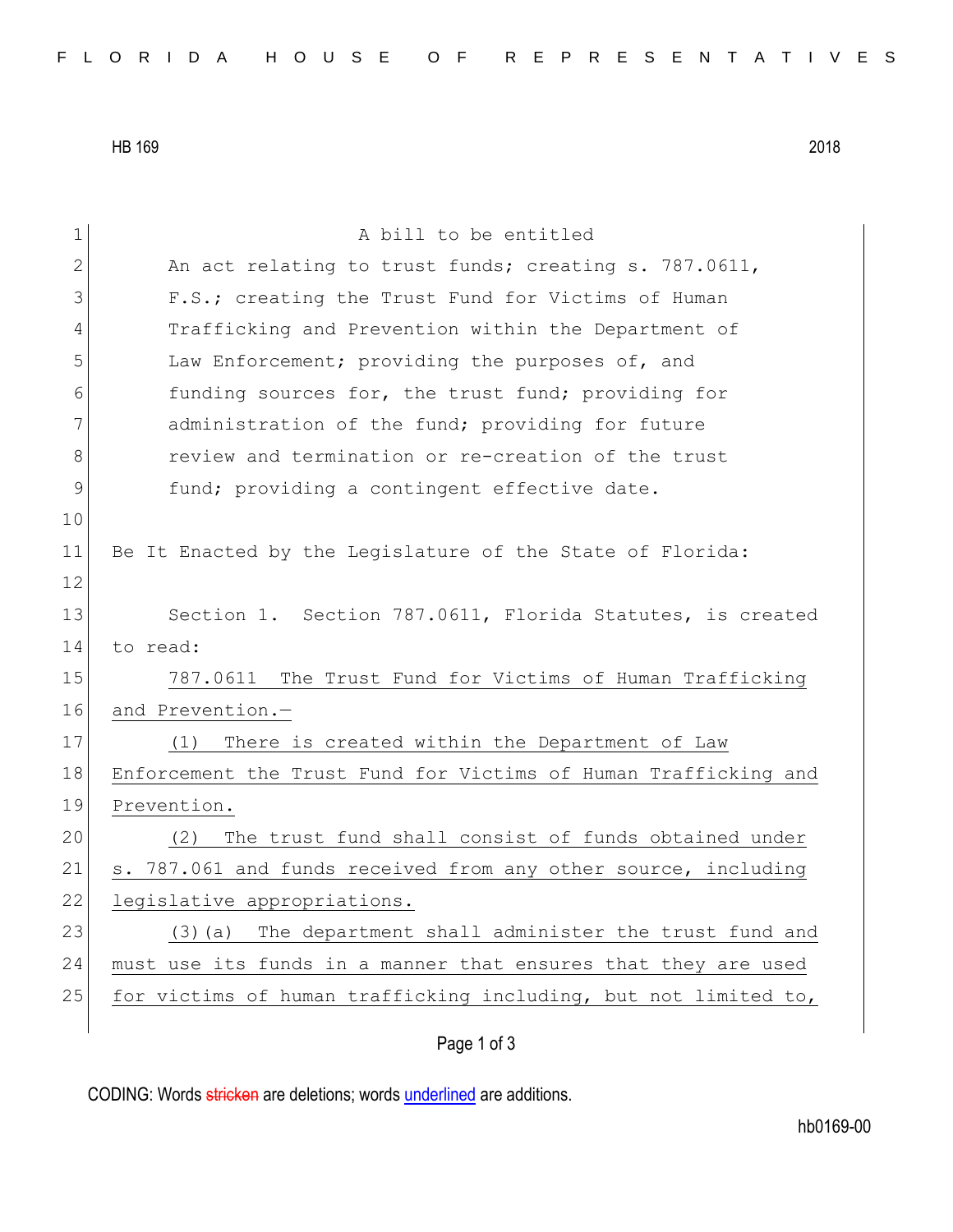HB 169 2018

| 26 | medical and mental health examinations and treatment, living     |
|----|------------------------------------------------------------------|
| 27 | expenses, lost wages, and repatriation of such victims.          |
| 28 | (b) The trust fund moneys may also be used for the               |
| 29 | following purposes:                                              |
| 30 | 1. Educating the public about the recruitment,                   |
| 31 | trafficking, and exploitation of persons through human           |
| 32 | trafficking.                                                     |
| 33 | 2. Assisting in the prevention of recruitment of minors          |
| 34 | for exploitation in schools in this state.                       |
| 35 | 3. Establishing a survivors' resource center to make legal       |
| 36 | services, social services, safe harbors, safe houses, and        |
| 37 | language services available to survivors of human trafficking.   |
| 38 | 4. Advertising the National Human Trafficking Resource           |
| 39 | Center hotline telephone number and the BeFree Textline in       |
| 40 | diverse venues.                                                  |
| 41 | 5. Assisting in the coordination between law enforcement         |
| 42 | agencies and service providers.                                  |
| 43 | 6. Assisting in vacating the convictions of victims of           |
| 44 | human trafficking, whose offenses were the result of the force,  |
| 45 | duress, or coercion of a human trafficker.                       |
| 46 | In accordance with s. $19(f)(2)$ , Art. III of the State<br>(4)  |
| 47 | Constitution, the trust fund shall, unless terminated sooner, be |
| 48 | terminated on July 1, 2022. Before its scheduled termination,    |
| 49 | the trust fund shall be reviewed as provided in s. 215.3206(1)   |
| 50 | and $(2)$ .                                                      |
|    |                                                                  |

## Page 2 of 3

CODING: Words stricken are deletions; words underlined are additions.